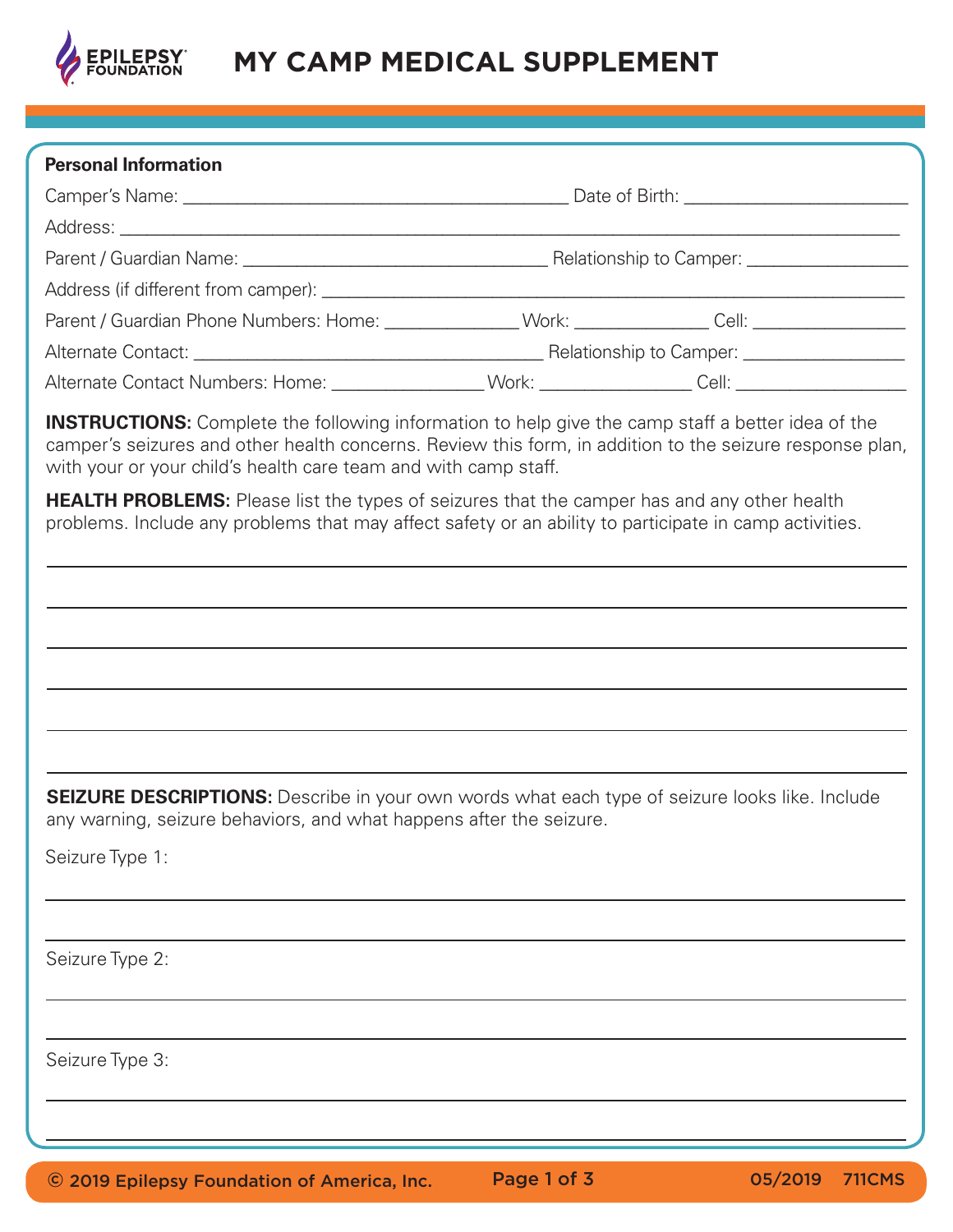

**SEIZURE TRIGGERS:** Are there any factors that seem to make your child more likely to have a seizure? Do seizures occur at any specific time of day or night, or are there any other patterns to his or her seizures? Please include plans for how these triggers are managed, the need for special accomodations, and tips for staff.

**OTHER PROBLEMS:** Please describe any problems that may affect your child in the following areas:

1) **Mood, behavior, learning, or attention:** Be sure to include any other cognitive problems that staff should know about and how they are managed. Inlcude the need for special accomodations and tips for staff.

2) **Movement or ability to walk:** Note if there are problems with weakness, balance, coordination, or other problems. Include any mobility aids that are used and special accomodations needed to get around safely.

3) **Senses:** Note if there are problems with feeling (hot, cold, pain, etc.), vision, smelling, tasting, or hearing. Inlcude any special accomodations and tips for staff.

4) **Communication:** Note if there are difficulties speaking, understanding, or writing. Include alternative methods of communicating and any other special accomodations and tips for staff.

5) **Social Skills:** Note if there are problems with social skills or interacting with peers. Include and special accomodations and tips for staff.

6) **Other Concerns or Problems:** 

**C** 2019 Epilepsy Foundation of America, Inc. **Page 2 of 3** 05/2019 711CMS